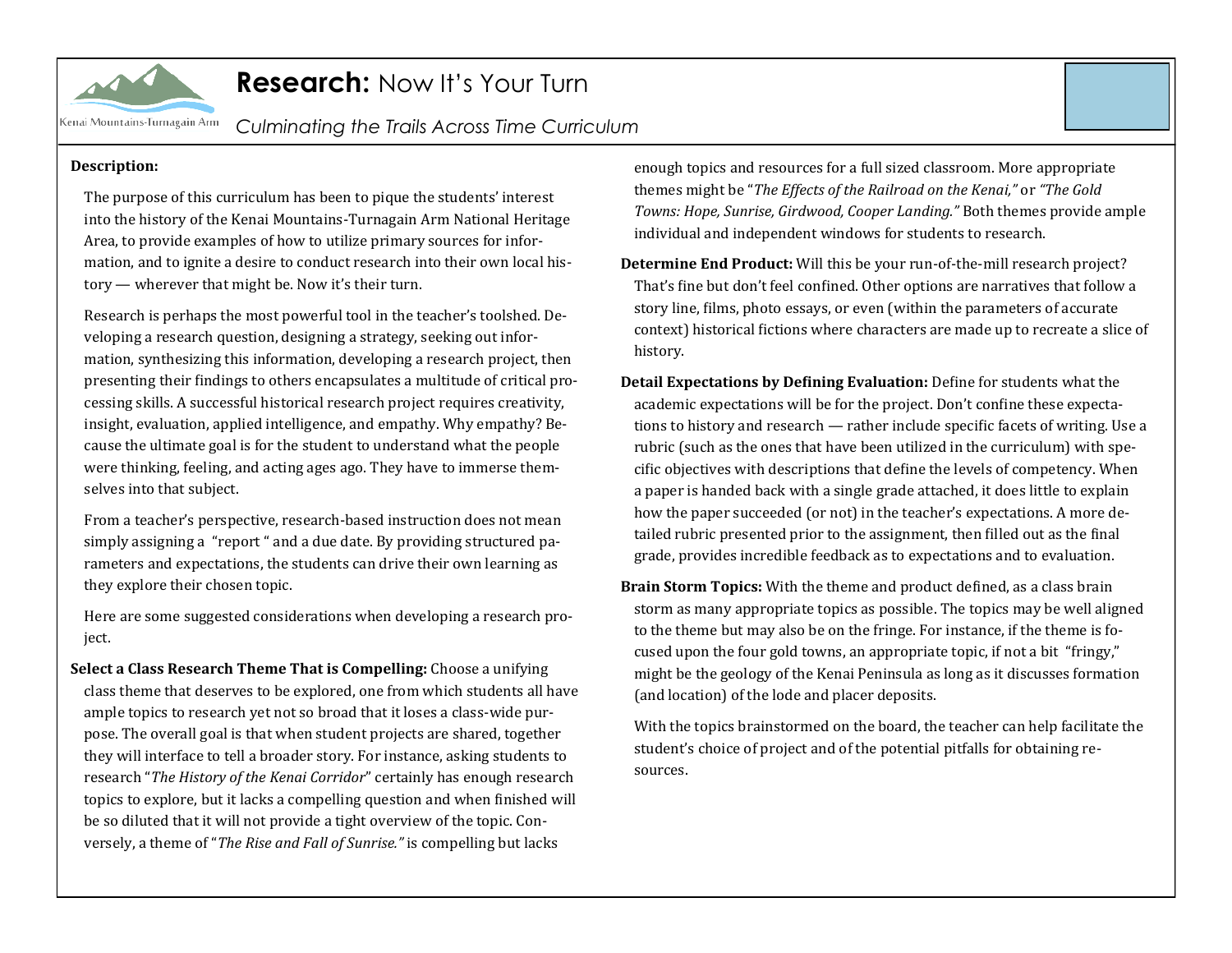## **Research:** Now It's Your Turn

*Culminating the Trails Across Time Curriculum*

**Consider Resources:** The question is, how close to original sources are you willing/able to get? Develop a plan for acquiring the type of information that is needed.

There are many sources for information. This curriculum has exposed the students to a variety of primary and secondary resources. These include:

| Maps:                           | Ch 1: Silent Yet Restless Earth<br>Ch 5: Hope and Sunrise |
|---------------------------------|-----------------------------------------------------------|
| <b>Current Research Theory:</b> | Ch 2b: Russian River Salmon                               |
| Interviews:                     | Ch 2: Early People<br>Ch 6: By Ways                       |
| Internet:                       | Ch 3: Exploring NW Passage<br>Ch 5: Hope and Sunrise      |
| <b>Translated Primary Docs</b>  | Ch 4: Russian America                                     |
| <b>Newspaper Clippings</b>      | Ch 5: Hope and Sunrise                                    |
| <b>Archived Data</b>            | Ch 5: Hope and Sunrise<br>Ch 2b: Russian River Salmon     |
| <b>Historical Research</b>      | Ch 5: Hope and Sunrise<br>Ch 6: Rails                     |
| <b>Photos:</b>                  | Ch 6: Rails<br>Ch 7: By Ways                              |
| <b>Direct Observation</b>       | Many Field Trip Sites                                     |

An effective topic is one that can be effectively researched. Before selecting a topic, consideration needs to be given to the allotted time for research and the availability for resources.

**Then Let Them At It:** When conducting research, students need to understand that they have a responsibility to themselves and a responsibility to history. Although plagiarism occurs, a greater risk is paraphrasing which is a regurgitation of information. It may not be intentional but could be the result of ineffective note taking.

#### **Suggested Note Strategy**

- 1) Use notecards. *This allows for easier restructuring and regrouping of notes prior to writing report*.
- 2) Consider how information is written on notecard. *One strategy which helps meaningfully process the knowledge is to write a question based upon the resource information, then to create a response to the question without looking at the resource. Here's an example of a notecard written while reading Capra's "Magnificent Bedlam…".*

### What was the significance of Nellie's necklace?

Although it was very valuable, it was probably more valuable as a symbol of saving the mail carrier and the transformation to her emerging identity as being Alaska Nellie. It was after 1920 (when she saved the carrier) that she became more widely known for her toughness and spirit. As a result, she wore it with pride all her life.

Later students categorize/regroup their notecards to help structure their final project. The result is not only a product that is "in the student's own words " but is a product that is "in the student's own understanding. "

**A Word About Responsibility to Facts**. The closer to primary resources the students use, the higher the degree of responsibility to their work. If they interview a person, they have a humbling responsibility to make their product correct for their project can become a research source for someone down the line.